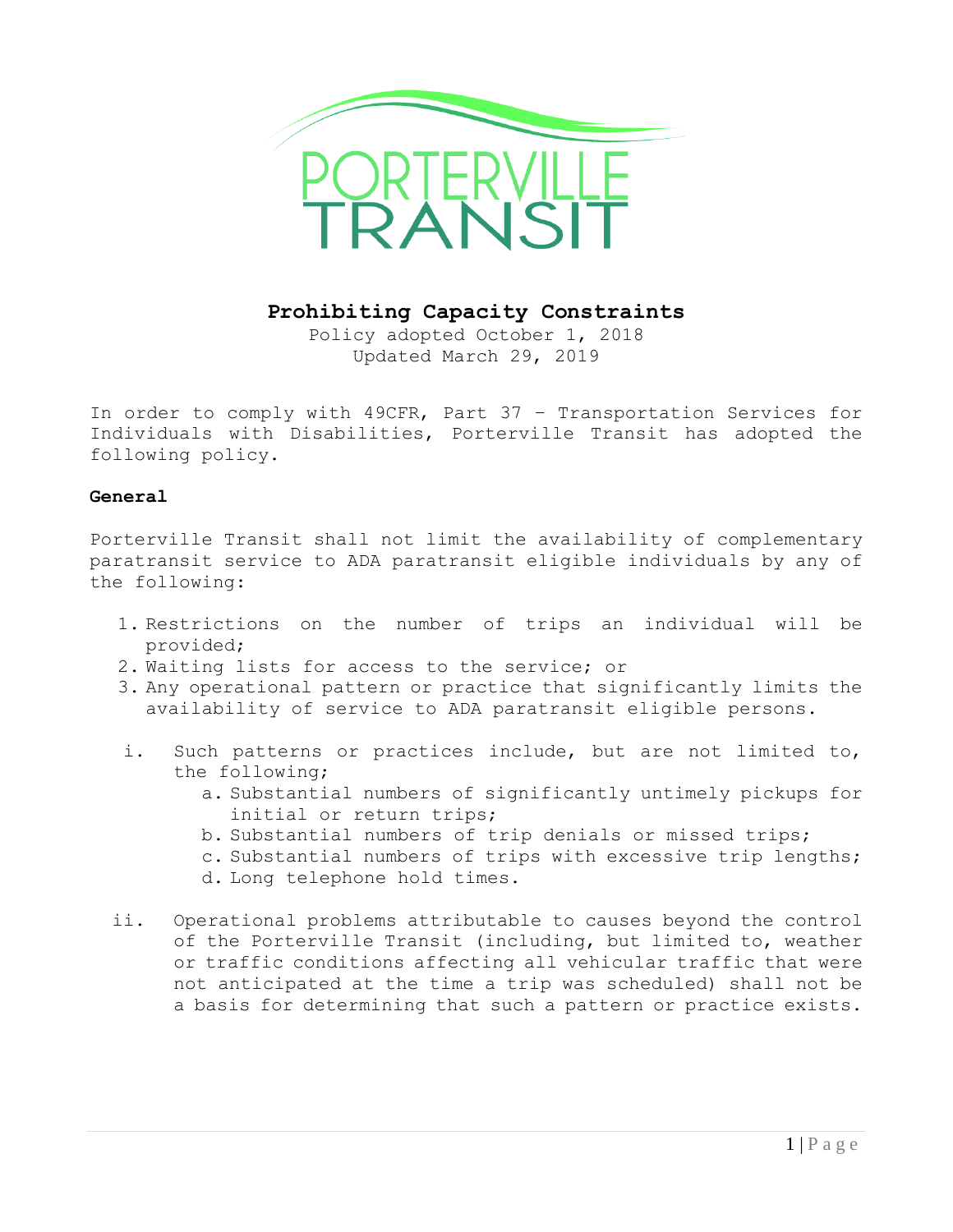#### **Service Criteria for Complementary Paratransit**

#### **Requirement**

As codified in 42 U.S.C. 12143, the ADA directed the Secretary of Transportation to issue regulations that establish minimum service criteria for determining the level of service provided by paratransit as a complement to fixed route service. These criteria are continued in 49 CFR Part 37.131 and include service area, response time, fares, and hours and days of service, and prohibit restrictions on trip purpose and capacity constraints that limit the availability of service to eligible individuals.

#### Service Area

Porterville Transit provides complementary paratransit service that covers all areas within a ¾-mile radius of all of its bus routes, and within a "core service area" that includes any small areas that may be more than ¾ mile from a bus route, but are otherwise surrounded by served corridors.

Porterville Transit utilizes software technology provided by its CAD/AVL vendor(s) to determine whether the requested trip address is within the service area. Porterville Transit will update its software on an annual basis to ensure accuracy.

#### Response Time

Porterville Transit accepts trip requests one day ahead of the travel day and accepts same-day request on a limited basis. Riders may call seven days a week, 6 a.m. to 6 p.m. For early morning trips (e.g., after Midnight), riders may call until 6 p.m. on the prior day.

Porterville Transit's policy is to offer pickup times within 60 minutes of the requested time. When riders cannot leave before a certain time, Porterville Transit negotiates only 60 minutes after the requested time.

Porterville Transit will not subsequently change pick up times after a reservation has been confirmed.

When riders request specific drop-off times (appointments), Porterville Transit will offer pickup times to ensure on-time arrivals before the appointments.

#### Fares

Porterville Transit complementary paratransit fares shall not be more than twice the fixed route fares for the same trip at the same time of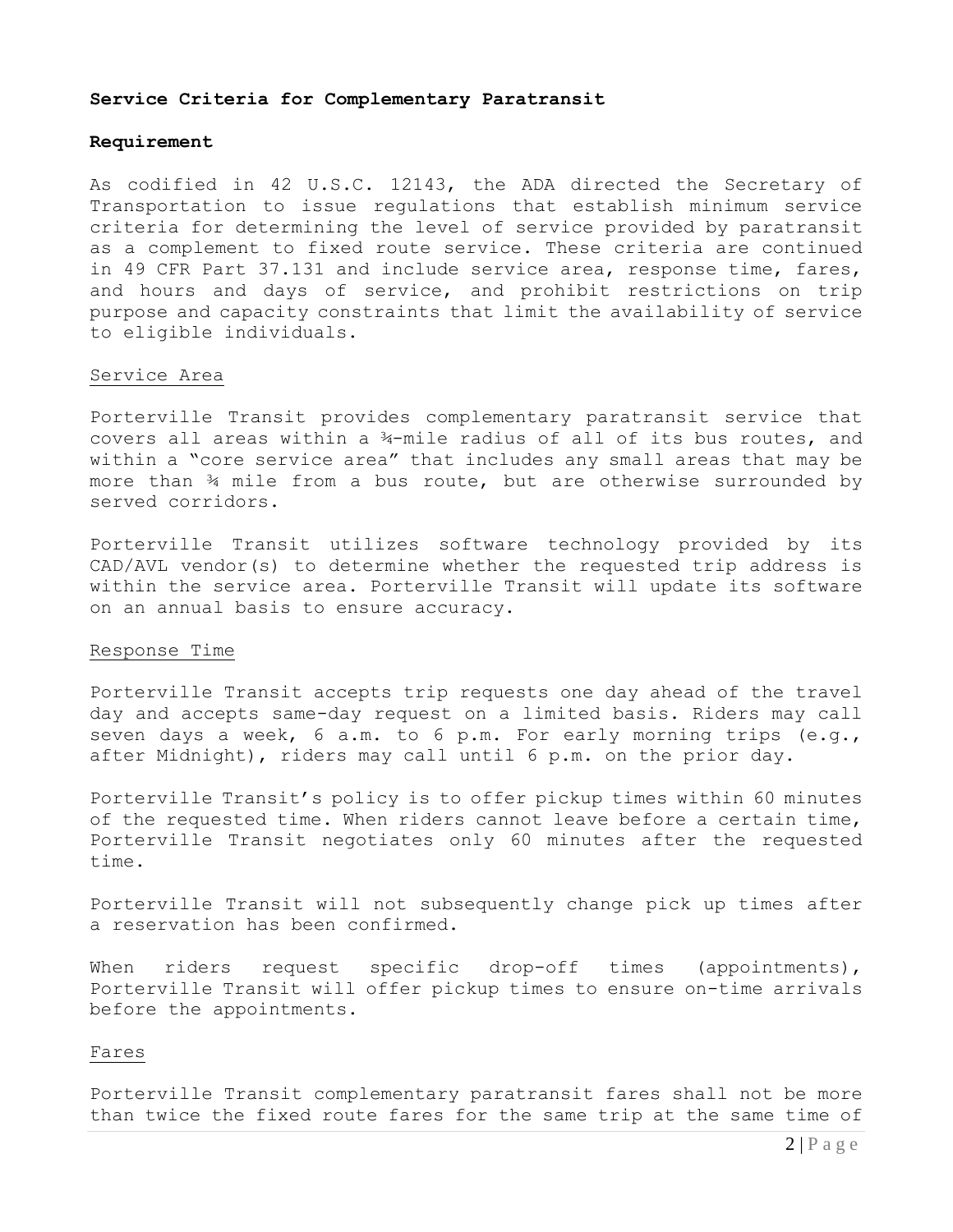day on the fixed route system, excluding discounts. Porterville Transit allows eligible riders to travel with at least one companion (with additional companions accommodated on a space-available basis). If a personal care attendant (PCAs) accompany riders, Porterville Transit shall provide service to one companion in addition to the PCA. Companions will be charged the same fare as the eligible rider; no fare may be charged for a PCA.

The following table describes Porterville Transit's Fare Policy:

| Type                    | Fixed Route Fare   Paratransit Fare |              |
|-------------------------|-------------------------------------|--------------|
| General 1-Ride   \$3.00 |                                     | Not eligible |
| Reduced 1-Ride   \$1.50 |                                     | \$2.50       |
| Route 9                 | Free                                | Free         |

### No Trip Purpose Restrictions

Porterville Transit shall place no restrictions or priorities based on trip purpose. When a rider reserves a trip, Porterville Transit will request the origin, destination, time of travel, and how many people. Porterville Transit shall not ask for the trip purpose.

### Hours and Days of Service

Porterville Transit offers complementary paratransit service during the same days as the fixed route service. The following table describes the hours and days of service:

| Hours and Days    | <b>Fixed Route</b> | Paratransit   |
|-------------------|--------------------|---------------|
| Monday - $Friday$ | 6 am to 10 pm      | 6 am to 10 pm |
| Saturday          | 8 am to 10 pm      | 8 am to 10 pm |
| Sunday            | 8 am to 6 pm       | 8 am to 6 pm  |
| Holiday           | 8 am to 6 pm       | 8 am to 6 pm  |

## Restriction on the Number of Trips

Porterville Transit shall not impose restrictions on the number of trips provided to ADA paratransit eligible riders. On a monthly basis, Porterville Transit will random check contractors for compliance. This will be performed either in person, third party review, or mystery callers.

## No Waiting List

Porterville Transit shall not establish waiting list(s) for accessing paratransit service. On a monthly basis, Porterville Transit will random check contractors for compliance. This will be performed either in person, third party review, or mystery callers.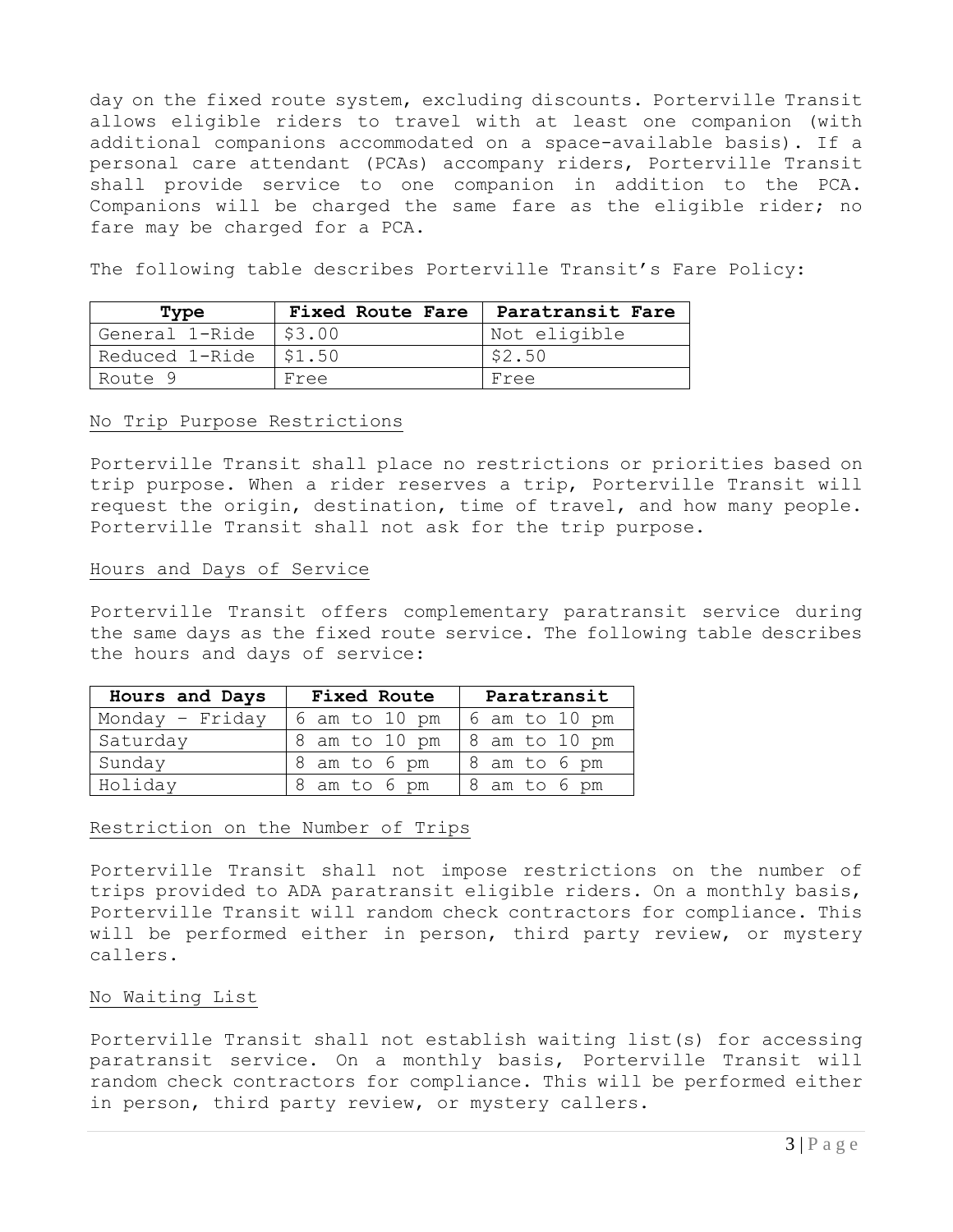## Untimely Pickups for Initial or Return Trips

Porterville Transit defines an on-time trips as one that takes place within 15 minutes before or after the scheduled time  $(-15/+15)$ , and requires contractors to be on time at least 95 percent of the time. The five-minute boarding window does not begin until the schedule pickup time; riders may board earlier but are not required to do so. On a monthly basis, Porterville Transit will use paratransit software data to calculate on time performance of all trips.

Paratransit software data will be presented in the following format:

| Trips                  | Number | Percent |
|------------------------|--------|---------|
| Early                  |        |         |
| In window $(-15/ +15)$ |        |         |
| Early or in Window     |        |         |
| All late               |        |         |
| 1-15 minutes late      |        |         |
| 16-30 minutes late     |        |         |
| >30 minutes late       |        |         |

# No Substantial Numbers of Trip Denials or Missed Trips

Porterville Transit shall provide complementary paratransit service without substantial numbers of trip denials or missed trips. Porterville Transit's policy is to have zero denial and contractors shall report any trips when they do not offer a new time to the rider within the usable hour.

Porterville Transit shall track refusals ("adversarial denials") and "eligibility denials".

Porterville Transit defines a missed trip as a scheduled trip in which:

- The contractor does not pick up the rider, excepting rider cancellations or no-show.
- The pickup occurs more than 60 minutes after the scheduled pick up time.
- The contractor arrives beyond the pickup window and no pickup takes place.

On a monthly basis, Porterville Transit will use paratransit software data to calculate on time performance of all trips.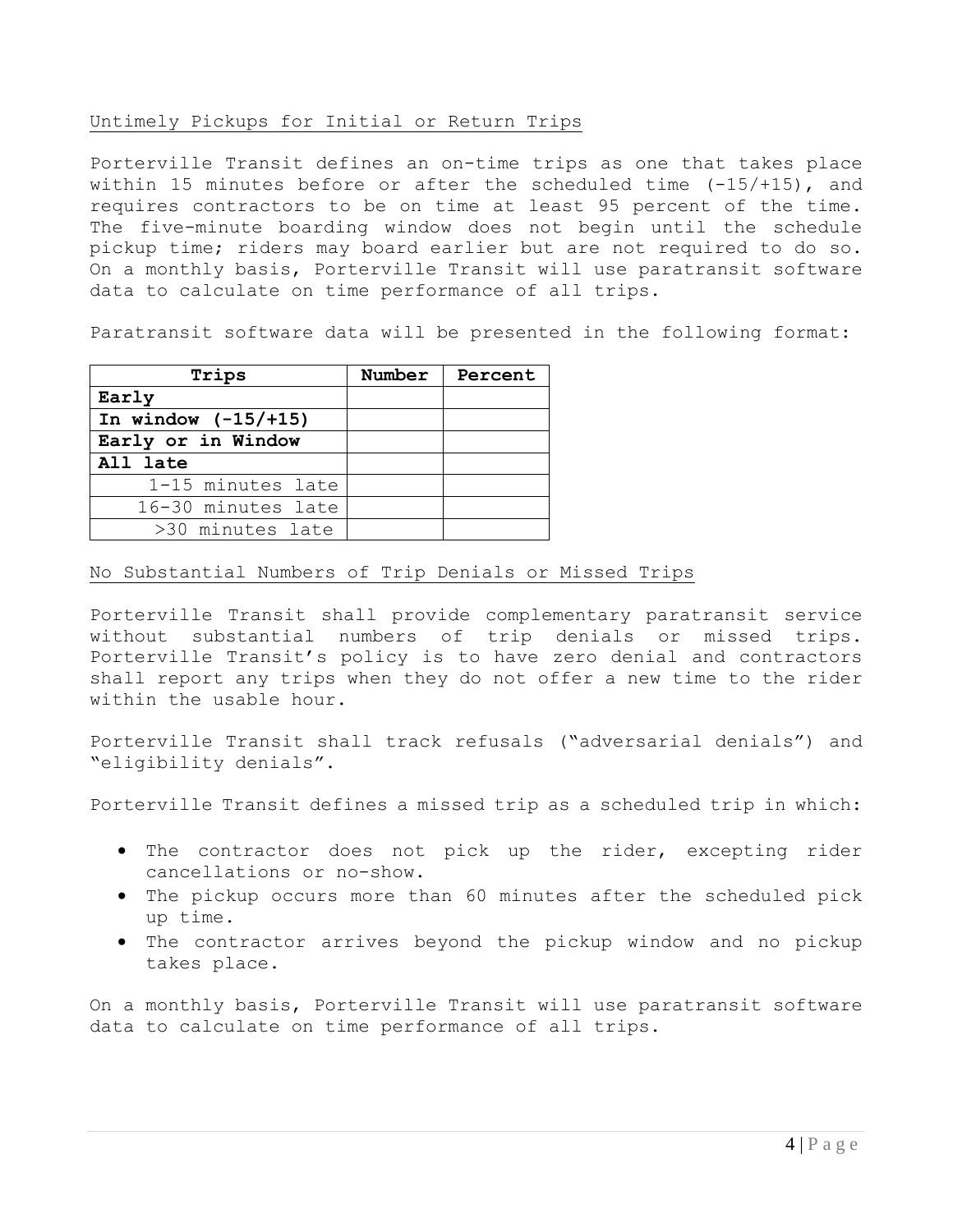### No Substantial Numbers of Trips with Excessive Trip Lengths

Porterville Transit shall provide complementary paratransit service without substantial numbers of trips with excessive trip lengths. Comparability is based on the length of time required to make a similar trip between the same two points using the fixed route system, including time spent traveling to and from a boarding point and waiting for the fixed route vehicle to arrive.

Porterville Transit bases complementary paratransit travel time on the comparable fixed route travel time, plus 20 minutes to allow for a reasonable time spent walking to and from a bus stop, waiting for the bus to arrive, and making any necessary transfers from one vehicle to another.

For example, a trip from Bob's Tiny Mart to Walmart takes approximately 37 minutes using fixed route service, plus 20 minutes to allow for walking and waiting, for a total travel time of 57 minutes.

Contractors shall use Google Trip Planner to determine if their travel times are equal to or less than the fixed route time. This standard shall not apply when verifiable circumstances exist beyond the contractor's control, such as inclement weather, unusually heavy traffic, etc.

Each month Porterville Transit shall compare paratransit and fixed route travel times by selecting a sample of 20 trips. Those 20 trips will be compared from the prior month.

Porterville Transit investigates all rider complaints related to trip length by compiling a detailed record of a complainant's trips and compares travel times and on-time performance. Should Porterville Transit identify a pattern or practice of long trips for that rider or from its monthly analysis, it directs its contractor to improve performance for the rider's future trips.

# No Operational Patterns or Practices Limiting the Availability of Service – Telephone Hold Times

Porterville Transit shall not limit the availability of complementary paratransit service to ADA paratransit eligible individuals by any operational patterns or practices that significantly limit the availability of service to ADA paratransit eligible people. Examples of such operational patterns or practices include insufficient capacity to take a reservation, long telephone hold times, untimely drop-offs for appointments, insufficient capacity of available operators and vehicles.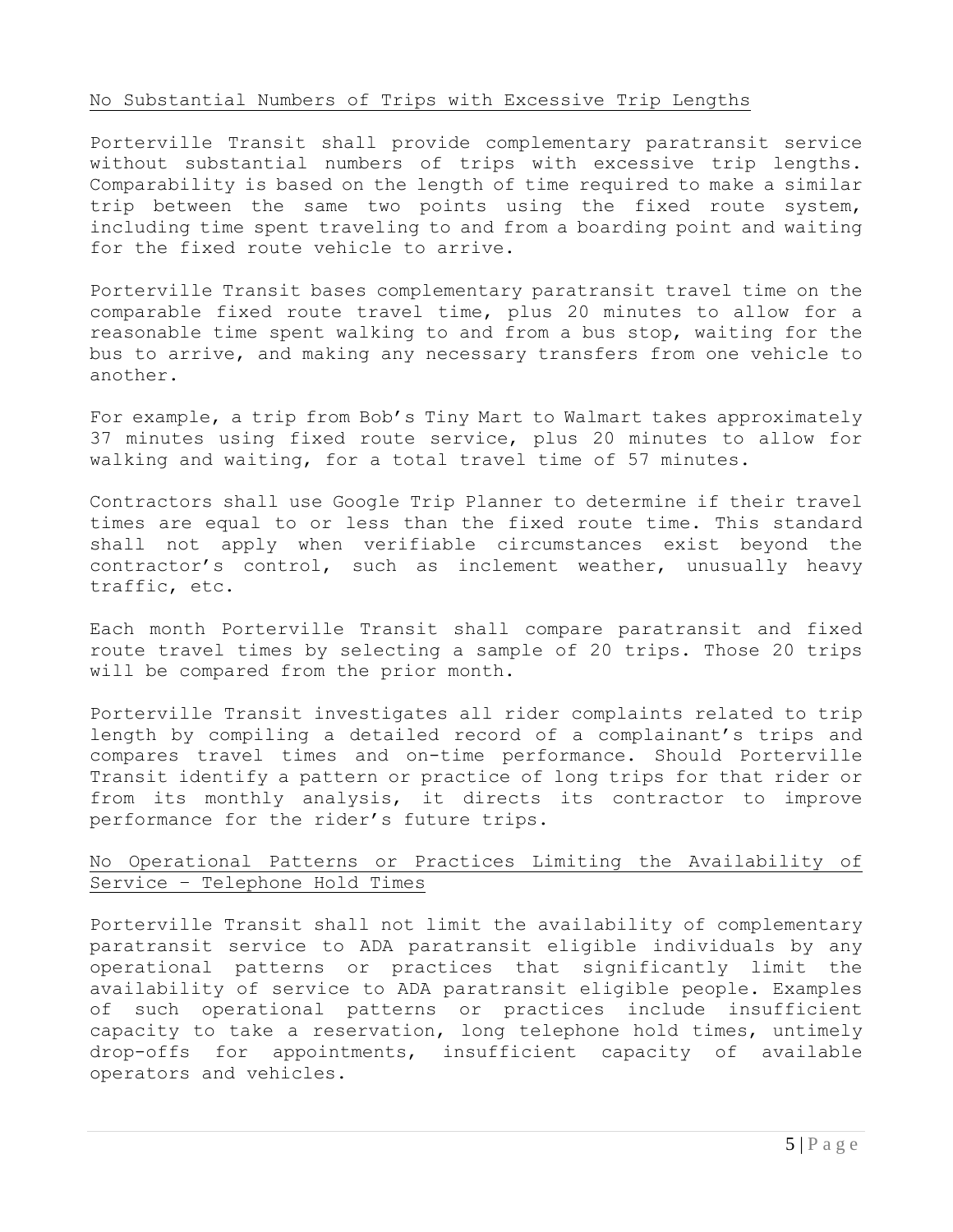Porterville Transit's standard for telephone hold times are as follows:

| No. Rings | Standard |                                 |  |  |  | Max Hold Time |                                                  |  |
|-----------|----------|---------------------------------|--|--|--|---------------|--------------------------------------------------|--|
|           |          |                                 |  |  |  |               | '75% call on hold < 75 sec   120 seconds (2 Min) |  |
|           |          | $95\%$ calls on hold $< 90$ sec |  |  |  |               |                                                  |  |

Porterville Transit's call center shall have sufficient capacity, including hardware and incoming lines, to avoid busy signals at peak call times.

Porterville Transit shall monitor telephone performance data on a monthly basis. All hold times shall be reviewed and compared to the prior month. On a monthly basis, telephone hold times shall be reviewed on an hourly basis and compared to the prior month.

# No Operational Patterns or Practices Limiting the Availability of Service – Untimely Drop-offs for Appointments

Porterville Transit defines untimely drop-offs for appointments as "dropping off a rider on-time for their appointment shall be defined as dropping the rider off at their destination on or before the recorded appointment time." Porterville Transit's standard requires contractors to achieve on-time performance equaling or exceeding 95 percent of the drop-off appointment times. Drop-off times shall not exceed 30 minutes prior to appointment times.

On a monthly basis, Porterville Transit will use paratransit software data to calculate on time performance of all drop-off appointment times.

Drop-off Performance shall be presented in the following format:

|                     | Number | Percent |
|---------------------|--------|---------|
| Trips               |        |         |
| All late            |        |         |
| 1-15 minutes late   |        |         |
| 16-30 minutes late  |        |         |
| >30 minutes late    |        |         |
| All on-time/early   |        |         |
| 1-15 minutes early  |        |         |
| 16-30 minutes early |        |         |

## Subscription Service

Porterville Transit shall provide subscription service (pre-arranged trips at a particular time not requiring individual trip reservations for each trip). Subscription service shall not comprise more than 50 percent of the available trips at any given time unless the system is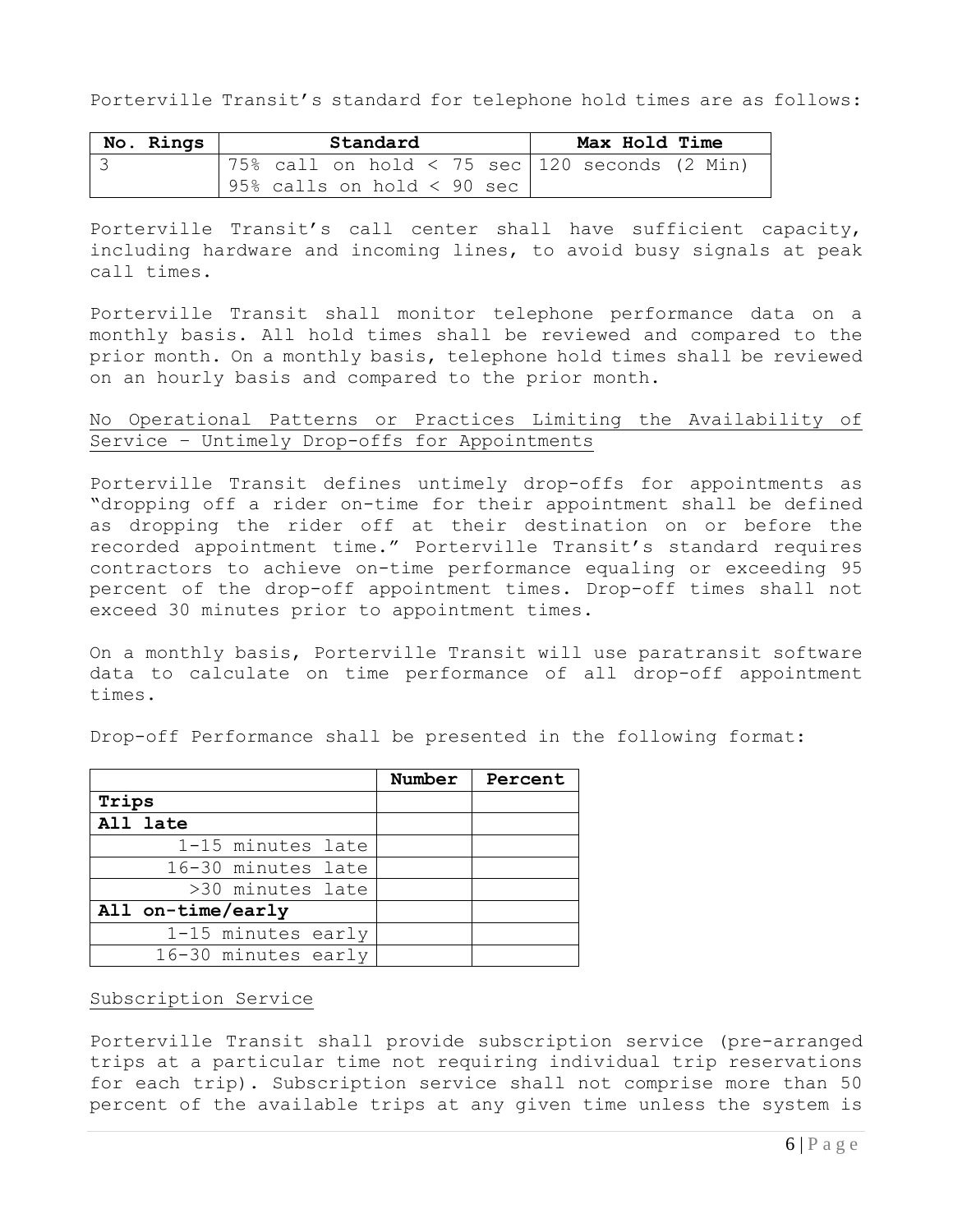experiencing no capacity constraints. Depending on operational considerations, Porterville Transit may place requests for subscription service on a waiting list.

On a monthly basis, Porterville Transit will use paratransit software data to calculate the percentage of subscription service by the hour.

Subscription Service Performance Data shall be presented in the following format:

|                      | Number | Subscription Service Percent |
|----------------------|--------|------------------------------|
| Trips                |        |                              |
| 6<br>am              |        |                              |
| 7<br>am              |        |                              |
| 8<br>am              |        |                              |
| 9<br>am              |        |                              |
| 10<br>am             |        |                              |
| 11<br>am             |        |                              |
| 12 pm                |        |                              |
| $\mathbf 1$<br>pm    |        |                              |
| $\mathbf{2}$<br>pm   |        |                              |
| 3<br>pm              |        |                              |
| $\overline{4}$<br>pm |        |                              |
| 5<br>pm              |        |                              |
| 6<br>pm              |        |                              |
| 7<br>pm              |        |                              |
| 8<br>pm              |        |                              |
| $\mathsf 9$<br>pm    |        |                              |
| 10<br>pm             |        |                              |

Should the subscription service exceed the standard 50 percent in a given hour, the contractor shall eliminate subscription service for that hour until it is less than the 50 percent standard. Subscription Service data shall compared to the prior month.

## Reasonable No-Show Policy

Porterville Transit may suspend a rider's paratransit service if the rider accumulates no-shows, cancels at the door, or cancels late at the following rate in a calendar month.

- No shows/late cancellations represent 10 percent or more of the rider's scheduled trips; and
- Rider has three or more no shows.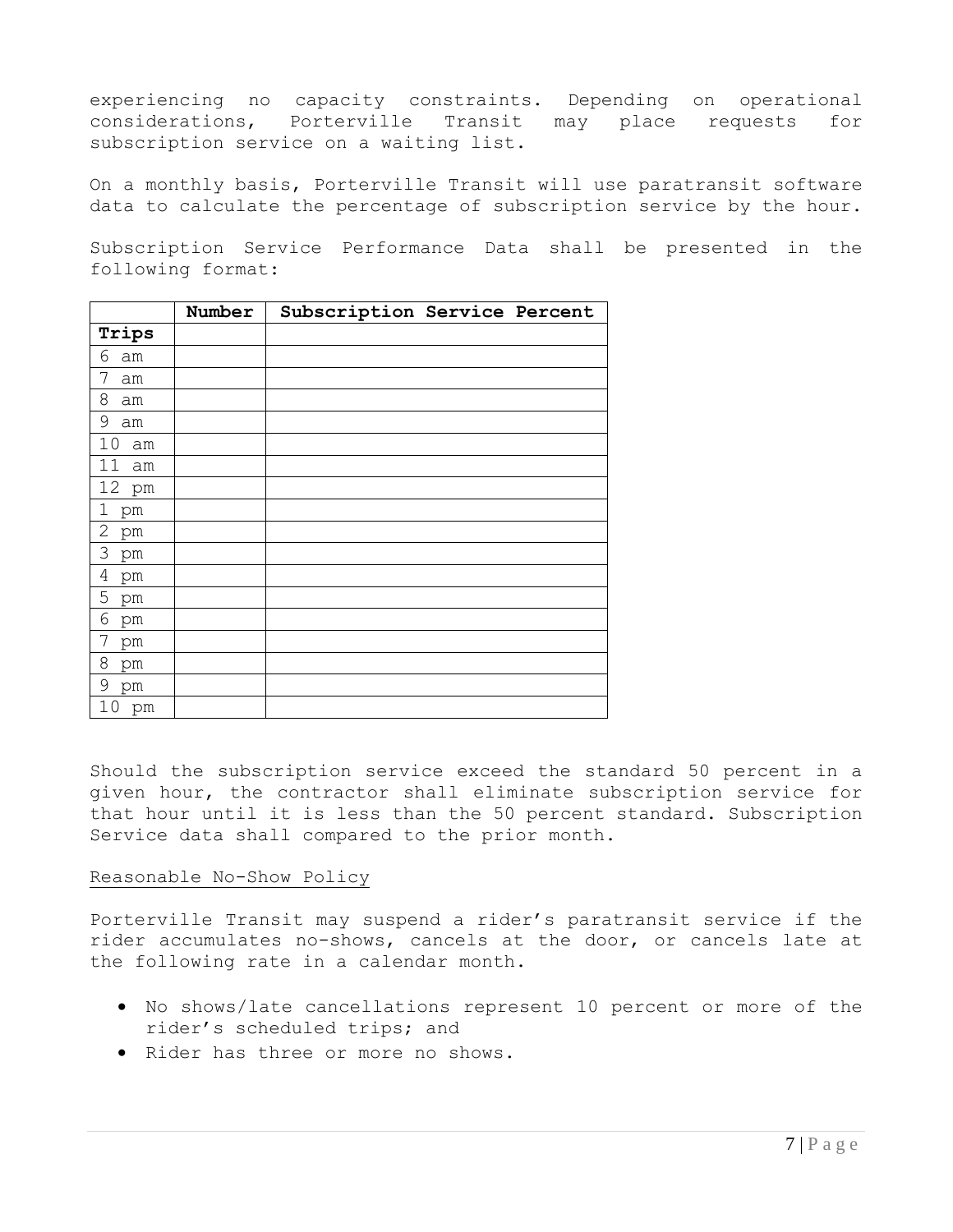Porterville Transit shall take the following progressive actions for repeated instances of violating the no-show policy:

- 1. First Violation Warning letter advising the rider that he/she has violated Porterville Transit's no-show/late cancellation policy
- 2. Second Violation within a 30-day period Second warning letter
- 3. Third Violation within a 30-day period Rider receives a 7-day suspension
- 4. Fourth Violation within a 30-day period Rider receives a 14 day suspension.
- 5. Fifth and subsequent violations Rider receives a 30-day suspension.

Porterville Transit shall verify each recorded no-show, late cancellation, and door cancellation before sending any letter or taking any subsequent action. Porterville Transit shall inform the rider of a potential service suspension (stages 3, 4, or 5). A rider may appeal any potential suspension. The rider can request details on individual recorded no-shows, late cancellations, and cancels at the door.

### Complaints

Porterville Transit shall record all complaints and provide a prompt resolution of complaints. Porterville Transit shall utilize the myPorterville software to record, track, and investigate and resolution for all complaints.

Porterville Transit records all complaints received via telephone, mail, in-person, and website in the myPorterville database and initiates the investigation.

Porterville Transit requires its contractors to initiate appropriate retraining or disciplinary action as appropriate. Porterville Transit shall promptly communicate the resolution to the complainant and records this information in the database. Complaint records shall be kept for at least 5 years.

## Monitoring

Porterville Transit shall monitor its contractor's performance on a monthly basis to ensure that the contractors meet the requirements. Porterville Transit's Analyst shall provide oversight of its contractor who accept trip request, schedule trips, deliver trips, and maintain Porterville Transit vehicles. All service provider contracts shall specify performance standards for travel time, ontime pickup and drop-off performance, and missed trips.